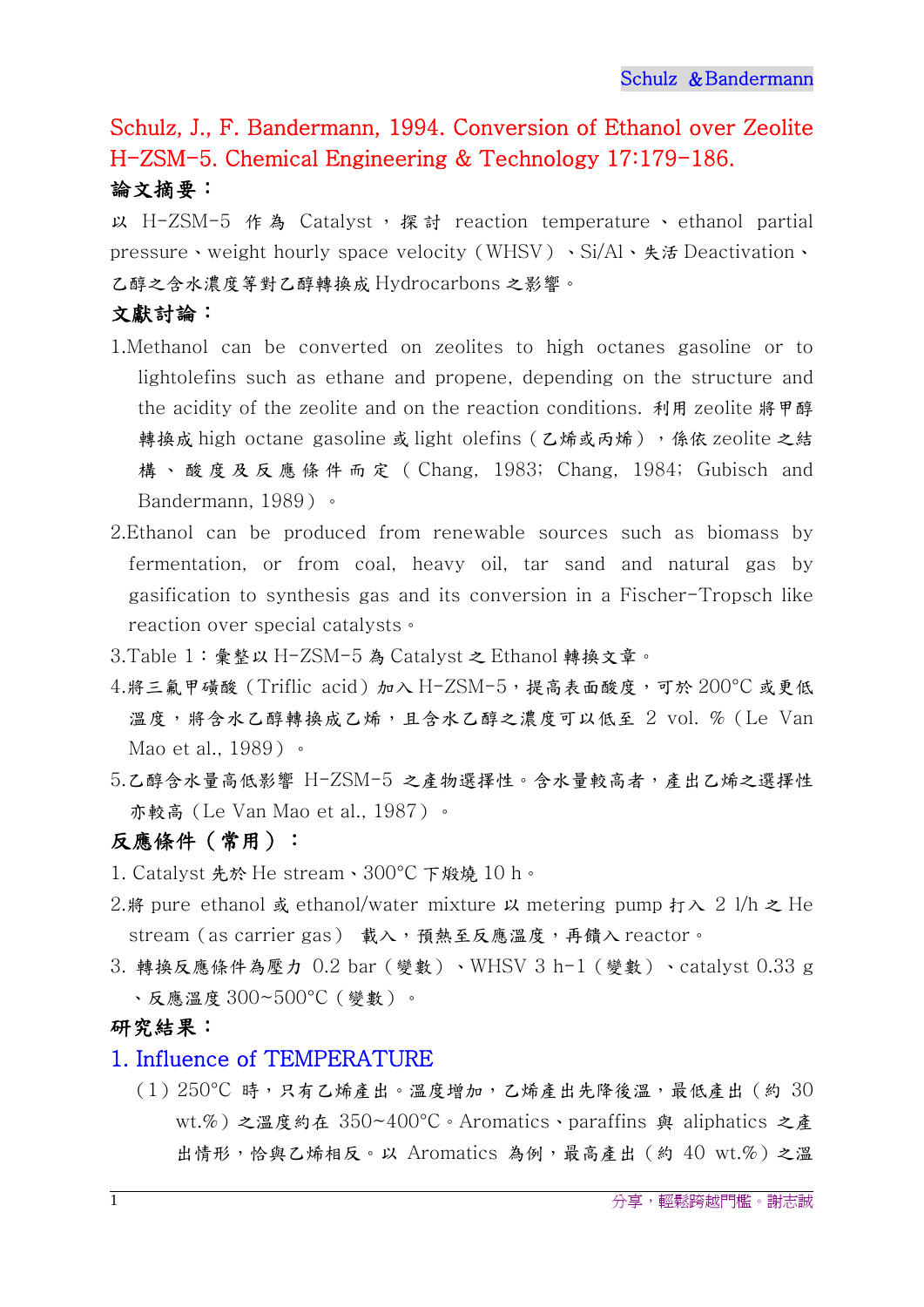度約在 350~400°C。

- $(2)$ 進一步分析 aromatics 之成分, $C_9$ , $C_{10}$ 之產出隨溫度之增加而降低,  $B$ enzene (苯)、Toluene (甲苯)之產出隨溫度之增加而增加, $C_8$ 之產出隨 溫度之增加呈現先增後降,最高產出約在 450°C。
- $(3)$  反應溫度  $500^{\circ}$ C 以上, 出現二次反應, 形成 methane、CO 與 CO<sub>2</sub>。

## 2. Influence of Ethanol partial pressure  $P_{\text{EtoH}}$

- (1) 在維持 WHSV 下改變  $P_{EtOH}$ , 避免降低 residence time 的方法是在 reactor 中添加 SiO<sub>2</sub> (inactive in ethanol conversion)。
- $(2)$  Olefins 之產出隨  $P_{EtOH}$  之增加而降低, Aromatics 則相反。以反應溫度為 350°C 者,增減幅度最明顯。
- (3) Olefins 之 aromatization reaction 在高溫與高 PEtOH 下,反應速率最快。就 可以用來解釋高 PEtOH下, Olefins 之產出較低, Aromatics 之產出較高。

#### 3. Influence of WHSV

- (1)提高 WHSV,相當於降低 catalyst 之使用量。若要保持反應物在反應器內之 駐留時間 (residence time),則得添加 SiO2。
- (2)WHSV 越高,則乙烯之產出驟增,其它產物則降低。其原因在於駐留時間降 低,導致乙烯及其他 low molecular weight compounds 沒來得及形成 aromatics 與 paraffins。

## $\Rightarrow$  Summary  $(T \cdot P_{\text{EtOH}} \cdot \text{WHSV})$

- (1)反應溫度 350~450°C、高 PEtOH、低 WHSV 下,Aromatics 與 paraffins 之 產出較高。
- $(2)$ 較高之 Olefins 產出, 即較低之 aromatics 產出,發生在反應溫度 350°C 以 下或 450°C 以上、低 P<sub>EtOH</sub>、高 WHSV。

#### 4.Influence of Si/Al ratios

- (1)依據 H-ZSM-5 之 TPDA curves 顯示, Si/Al ratio 低者,可觀察到兩個 absorption maxma。其中,溫度較低之波峰,相當於 zeolites 表面之 silanol groups,溫度較高之波峰,相當於 Bronstedt 與 Lewis acidic sites。
- (2)Si/Al ratio 越高,較高溫之 maxma 往低溫移動,且波峰高度降低;即 acidic centres 數量降低。
- (3) Si/Al ratios 越高, 乙烯產出增加, 其他產物則降低。

#### 5. Deactivation(失活)

(1)由 ethene 及 aromatics 之產出與反應時間(time on stream)之關係顯示, aromatics 之產出越來越低,ethene 之產出則持續增加至 100%。以 WHSV  $=$  10 h-1 為例, 即便 H-ZSM-5 已全部積碳, ethene 之產出仍可持續 50 小